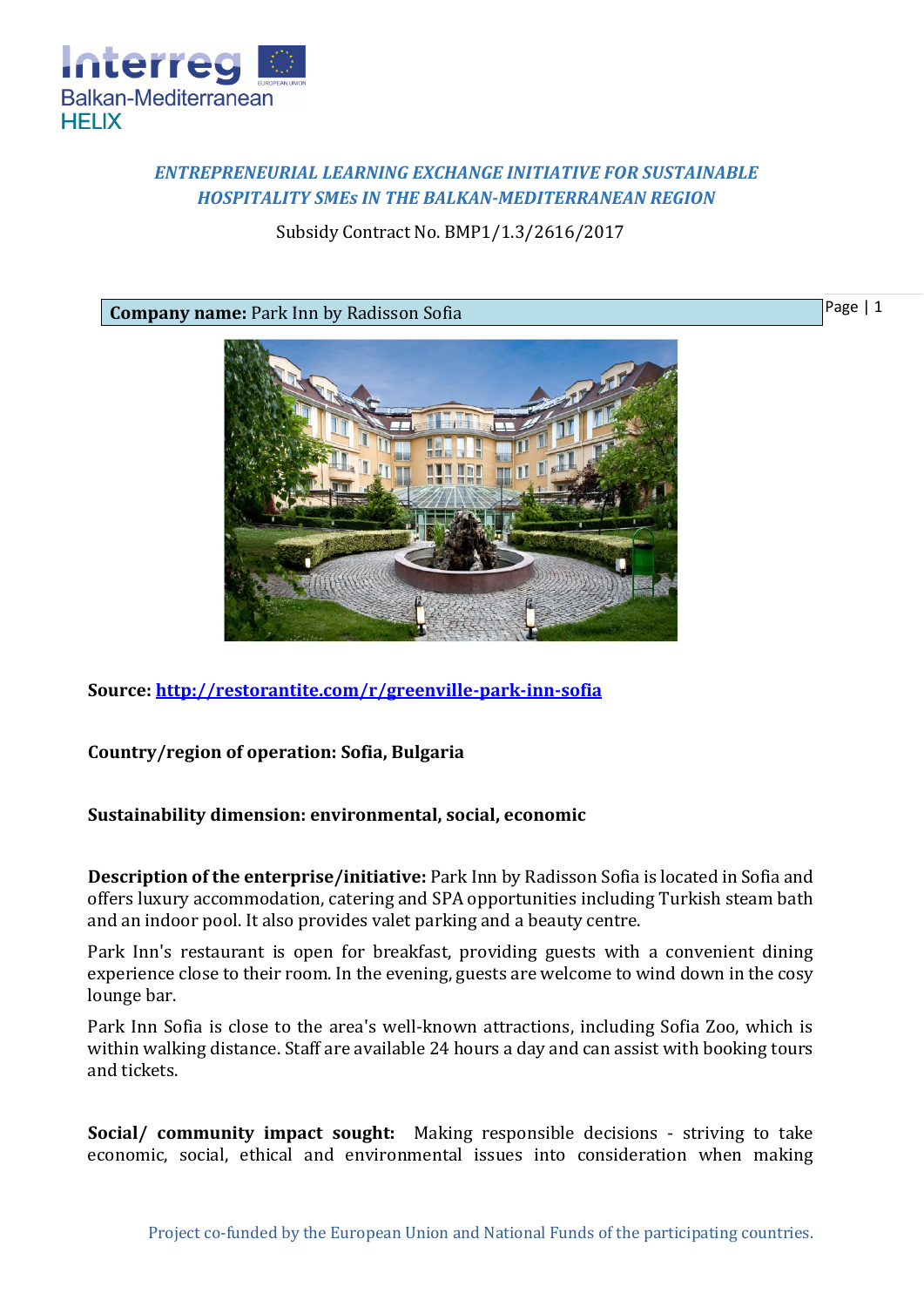

decisions in the everyday work. Raising employees' and guests' awareness on the environmental protection measures.

**Stakeholders:** guests, society

Approach applied: Use of renewable energy resources, waste management, and social Page | 2 responsibility

**Innovation applied:** Implementing Responsible Business programme including three pillars:

- Think Planet Minimising our impact on the environment.
- Think People Taking care of the health and safety of guests and employees.

 Think Together - Respecting social and ethical issues in the company and the communities in which operates.

## **Social impact and business results achieved:**

- The hotel has received Green Key Certificate for using 100% renewable energy;
- The consumption of electricity and water, and the generation of waste is reduced due to the investments made in environmentally friendly technologies;

 Employee awareness is raised through dedicated training and communication campaigns.

**Financial situation / sustainability of the business model:** The hotel takes actions to reduce energy and water consumption and to minimise waste generation. Hotel environmental actions are supported by a training programme for all employees, and guests are invited to participate.

Since July 2016, Green Key awarded Park Inn by Radisson Hotel Sofia (Bulgaria) is using only electricity, produced entirely by renewable, environmentally friendly energy sources. Besides using only energy, produced entirely from renewable sources, Park Inn Sofia is using LED lighting almost everywhere in the property. The hotel has installed motion sensors in corridors and at the back of house areas. Recently the solar-thermal installation on the roof of the hotel was renewed and upgraded so that it can function also in a winter mode.

All Park Inn employees receive Responsible Business training, and each Park Inn hotel has a unique Responsible Business Action Plan covering areas such as health and wellbeing of guests and employees; resource efficiency relating to energy, water and waste; and community outreach and charity.

**Key success factors:** social and environmental responsibility, high-quality services, good location